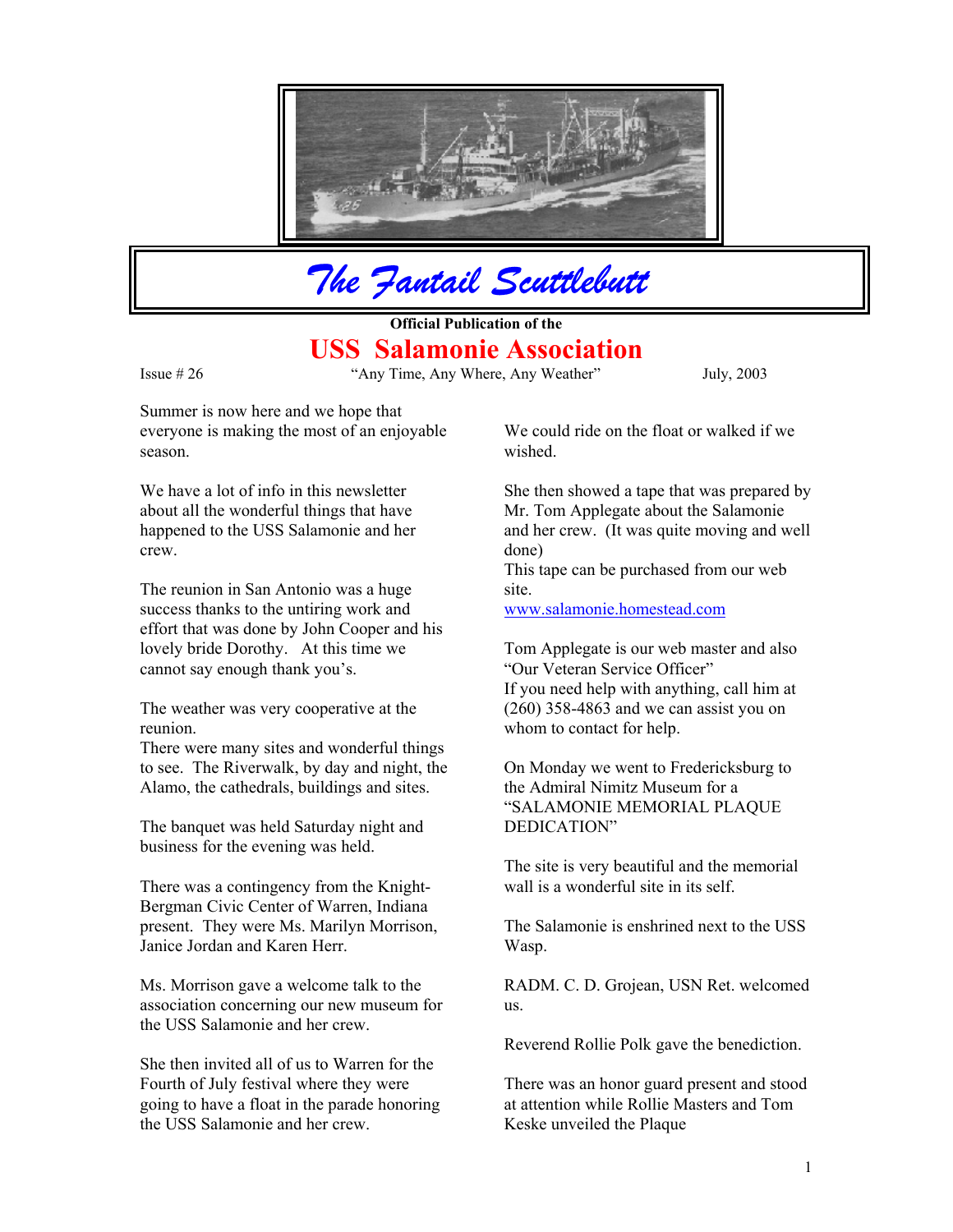Then the Honor Roll was read and the bell are worked out and finalized. tolled each time as name was read in memory of all who had been re-assigned to a higher command since our last reunion. 42 comrades names were read.

We then had a tour of the entire complex. Then a fine lunch and back to the hotel.

The Memorial Plaque cost was \$2500.00. We received  $$1137.00$  in donations and gave \$1363.00 from the Salamonie.

The Salamonie Association also donated \$1000.00 for a memorial endowment; where by our plaque, a wreath will be placed each memorial day. The interest money will pay for the wreath. This will be done for as long as the museum will be in existence. John Cooper is our contact person from the away. museum if anything else is needed.

These monies came from our sales funds. (Books, hats, pins, bumper stickers, donations etc.)

Other new business was the decision for next year's reunion. We did not have anyone to take care of the reunion for San Diego.

Tom Graham sent an e-mail the morning of the reunion stating that if we did not go west that he would host a reunion at Niagara Falls New York for 2004.

The floor vote was unanimous for the move.

 Herb McIntire has volunteered to host the reunion for 2005 in Florida, somewhere around the Daytona or Orlando area.

Tom Graham and his wife (Jackie) were in Niagara Falls last week and they met with the group in Warren to fill us in on all the details as to date.

The reunion will be June 17 to 20, 2004 at Niagara-Buffalo, New York on the American side.

. More will follow as soon as all the details

NOTICE ! NOTICE! NOTICE!

YOU - "WILL NEED YOUR BIRTH CERTIFICATE AND A PICTURE ID TO CROSS OVER TO THE CANADIAN SIDE" OR YOUR PASSPORT.

Evening tours are being planned for the falls.

Found:

After the reunion in San Antonio, some lady left her sweater at the banquet. It is a white sweater and the tag reads, prophecy by Sag Harbor. If this belongs to your lady, please let me know and I will send it out right

After the reunion we had a meeting the following Saturday in Warren, Indiana with state dignitaries.

When the Salamonie was decommissioned, Captain Seiberlich presented a large plaque to the governor of Indiana with the history of the Salamonie on it. It was placed in the office at the Salamonie Dam and was not properly taken care of.

I repossessed it with the help of the people of Warren. A glass cover and some new plaques were made. As politics prevail, they now wanted to present the plaque back to us to present to the museum. To keep peace in the family of politics, we complied. RADM. Seiberlich and several crewmembers were on hand for the presentation along with state representatives.

The Admiral accepted the plaque and then we had a presentation to the museum along with other memorabilia.

To date I have made four trips to Indiana along with other crewmembers taking donated materials to the museum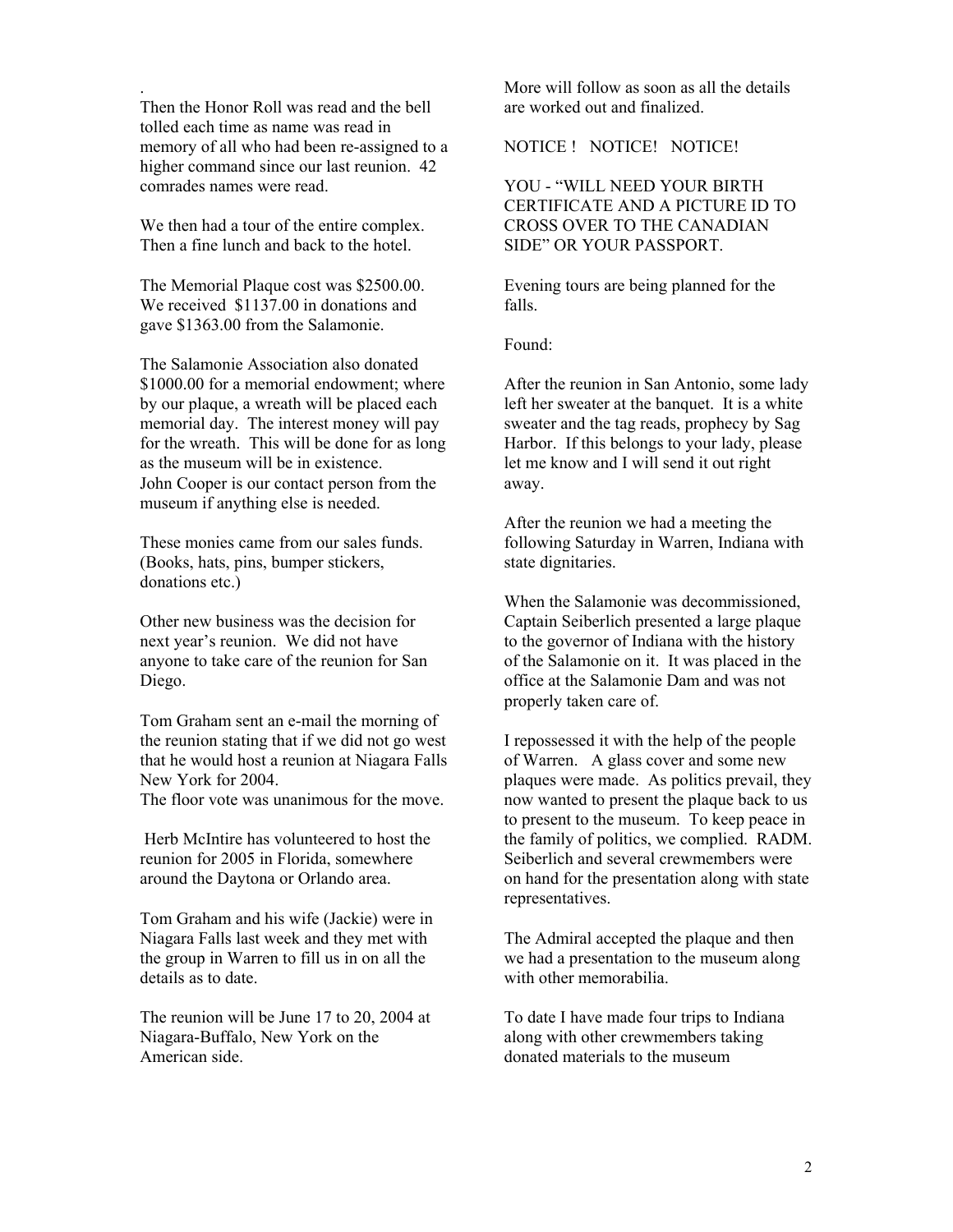The fourth of July celebration in Warren was a real nice mini reunion. The Salamonie also made a \$200.00

The float was beautiful and it was too bad showcases for our memorabilia. that the weather did not co-operate with the festival. There was a six-foot model of the USS

The sky was clear as a bell and the temperature was 92 degrees. People were boarding the float when all at once the sky turned dark and a severe storm hit and ruined everything. They moved the float about a block under some cover, but everyone still got wet. (But they were having a good time)

The storm was severe and we got 8 inches of rain and a tornado was five miles away from us.

The Salamonie River went into flood stage after that.

The La Quinta Motel, (Official Salamonie motel in Warren) gave us the hospitality room for our get together on the third of July.

The civic center had a nice luncheon for us DUES: on the fourth.

We had 18 Crewmen and their spouse's, They are \$20.00 grandchildren, and family with them. We had 10 states represented.

We are hoping to make this an annual event. An informal mini reunion. Blaine, MN 55434-3185

If you are in the area and you stop at the La Qunita, be sure and tell them that you are with the Salamonie and you have a locked in discount rate. It is a perk that they are giving us.

There is a group of ladies that belong to the Red Hat Society, They have adopted four service men that have no family and are in harms way in Iraq. They send them a care package each month and the Salamonie has donated \$100.00 to them for postage for these packages. They are looking for more service personnel to help. If you know of anyone that could use mail and has no one, please let me know and I will tell them.

donation to the museum to help buy

Kennebago AO-81 that was given to the Salamonie Association for our museum from Bob Cline, an award winning model ship builder

Larry Owens of Griffith, In. is also going to make a model of the Salamonie for us.

We are in need of any old copies of the Bunker Gazette for the museum. We have copies of 1 to 25 thanks to Al Tankersley. We have them in a portfolio and would like to add more copies if we can. They are on display.

Please continue to check out the web site. Tom is constantly updating and adding links and information. [www.salamonie.homestead.com](http://www.salamonie.homestead.com/)

Your 2003 dues are past due. Please remit dues to:

Tom Keske<br>771 127<sup>th</sup> Av NE.

| Sales:                                   |              |
|------------------------------------------|--------------|
| Book (Memories Of Ole Sal)               | $$20.00$ ppd |
| Hat                                      | \$12.00 ppd  |
| Patch                                    | \$12.00 ppd  |
| Lapel Pin                                | \$10.00 ppd  |
| <b>Bumper Sticker</b>                    | \$ 5.00 ppd  |
| Memorial tape (order from Tom Applegate) |              |

If your telephone number, area code, mailing address, zip code, or e-mail has changed. Please let me know. I have had to drop four names last time because of no forwarding address.